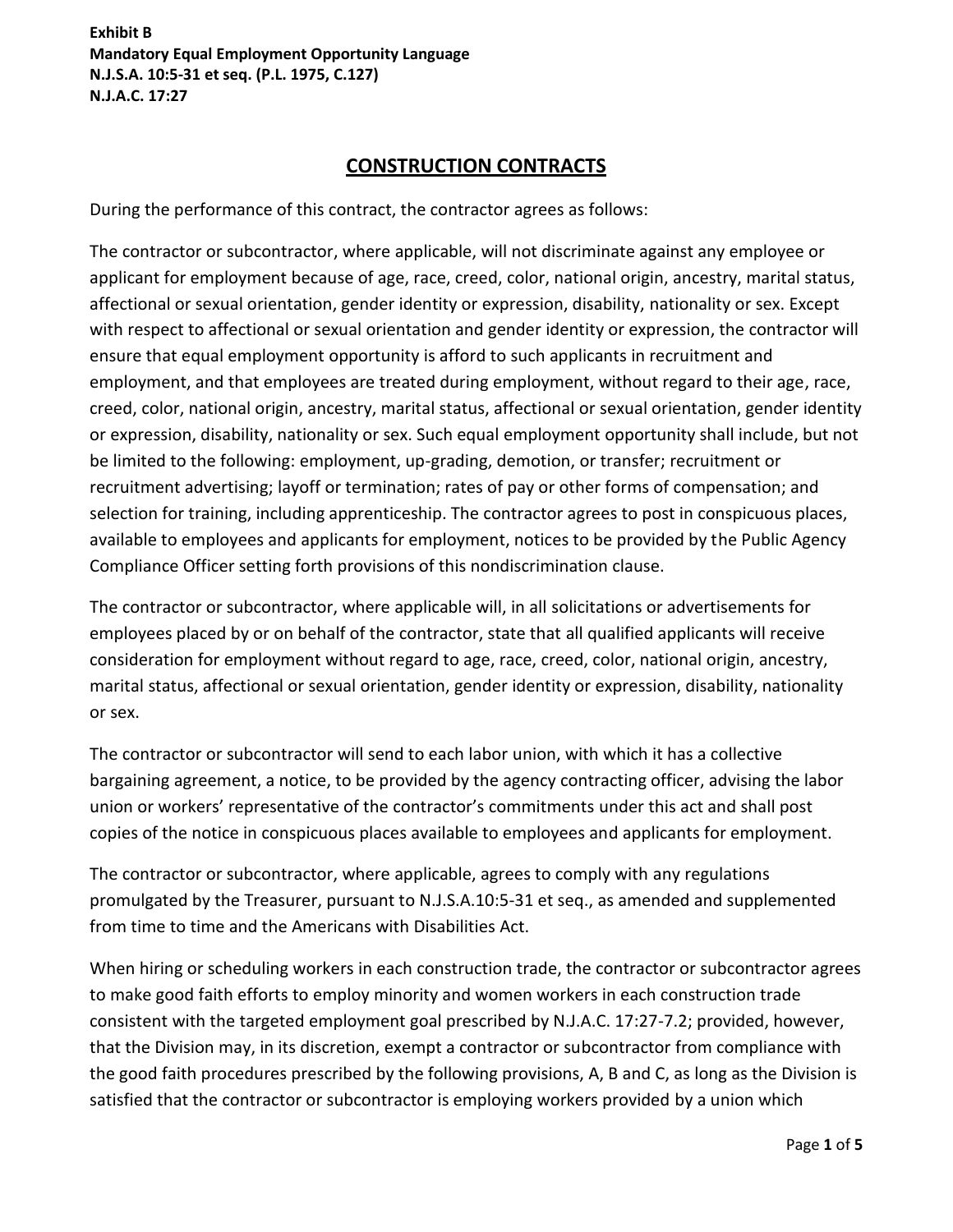provides evidence, in accordance with standards prescribed by the Division, that its percentage of active "card carrying" members who are minority and women workers is equal to or greater than the targeted employment goal established in accordance with N.J.A.C. 17:27-7.2. The contractor or subcontractor agrees that a good faith effort shall include compliance with the following procedures:

- A) If the contractor or subcontractor has a referral agreement or arrangement with a union for a construction trade, the contractor or subcontractor shall, within three business days of the contract award, seek assurances from the union that it will cooperate with the contractor or subcontractor as it fulfills its affirmative action obligations under this contract and in accordance with the rules promulgated by the Treasurer pursuant to N.J.S.A. 10:5-31 et seq., as supplemented and amended from time to time and the Americans with Disabilities Act. If the contractor or subcontractor is unable to obtain said assurances from the construction trade union at least five business days prior to the commencement of construction work, the contractor or subcontractor agrees to afford equal employment opportunities minority and women workers directly, consistent with this chapter. If the contractor's or subcontractor's prior experience with a construction trade union, regardless of whether the union has provided said assurance, indicates a significant possibility that the trade union will not refer sufficient minority and women workers consistent with affording equal employment opportunities as specified in this chapter, the contractor or subcontractor agrees to be prepared to provide such opportunities to minority and women workers directly, consistent with this chapter, by complying with the hiring or scheduling procedures prescribed under (B) below; and the contractor or subcontractor further agrees to take said action immediately if it determines that the union is not referring minority and women workers consistent with the equal employment opportunity goals set forth in this chapter.
- B) If good faith efforts to meet targeted employment goals have not or cannot be met for each construction trade by adhering to the procedures of (A) above, or if the contractor does not have a referral agreement or arrangement with a union for a construction trade, the contractor or subcontractor agrees to take the following actions:
	- 1) To notify the public agency compliance officer, the Division, and minority and women referral organizations listed by the Division pursuant to N.J.A.C. 17:27-5.3, of its workforce needs, and request referral of minority and women workers;
	- 2) To notify any minority and women workers who have been listed with it as awaiting available vacancies;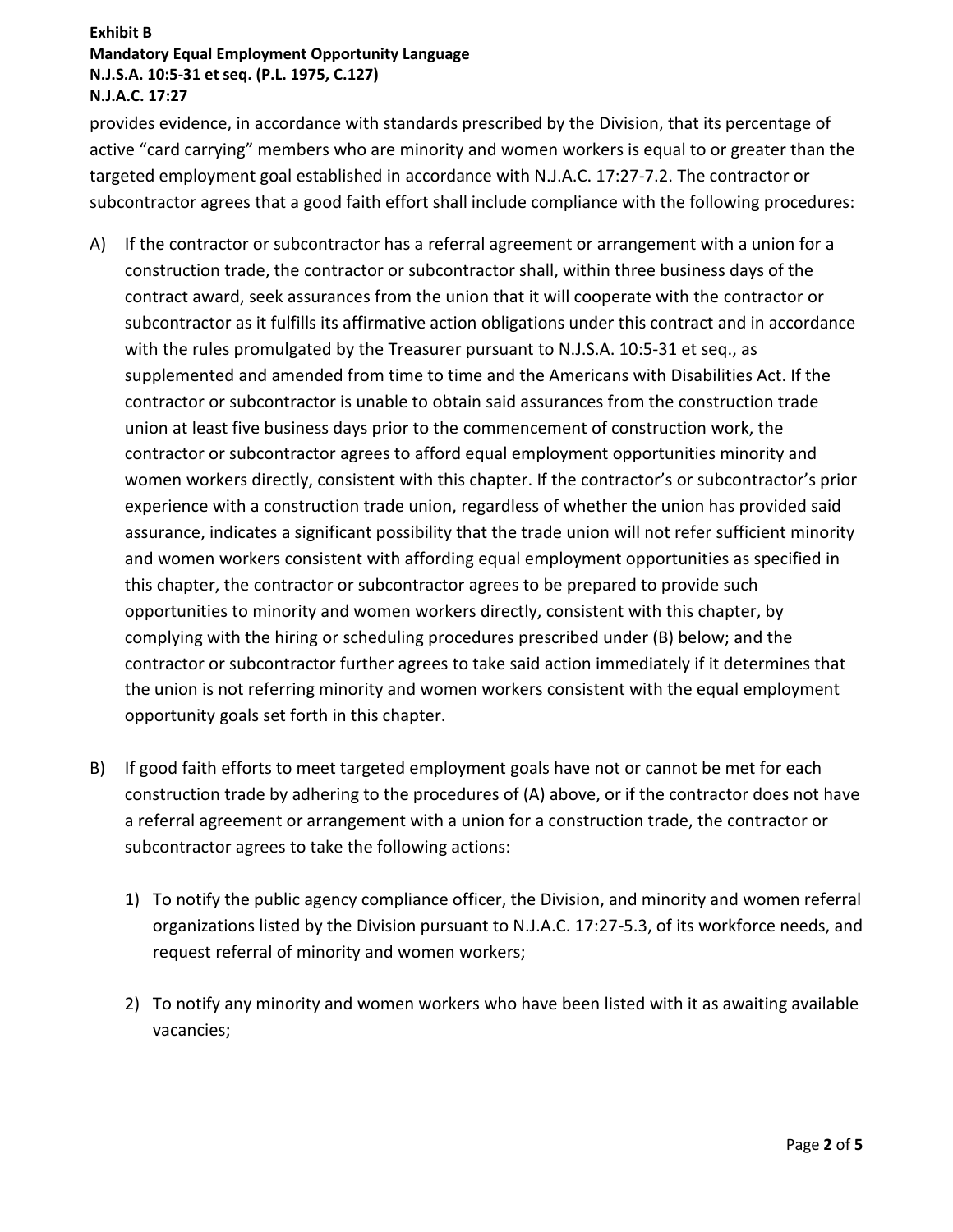- 3) Prior to commencement of work, to request that the local construction trade union refer minority and women workers to fill job openings, provided the contractor or subcontractor has a referral agreement or arrangement with a union for the construction trade;
- 4) To leave standing requests for additional referral to minority and women workers with the local construction trade union, provided the contractor or subcontractor has a referral agreement or arrangement with a union for the construction trade, the State Training and Employment Service and other approved referral sources in the area;
- 5) If it is necessary to lay off some of the workers in a given trade on the construction site, layoffs shall be conducted in compliance with the equal employment opportunity and nondiscrimination standards set forth in this regulation, as well as with applicable Federal and State court decisions;
- 6) To adhere to the following procedure when minority and women workers apply or are referred to the contractor or subcontractor:
	- (i) The contractor or subcontractor shall interview the referred minority or women worker.
	- (ii) If said individuals have never previously received any document or certification signifying a level of qualification lower than that required in order to perform the work of the construction trade, the contractor or subcontractor shall in good faith determine the qualifications of such individuals. The contractor or subcontractor shall hire or schedule those individuals who satisfy appropriate qualification standards in conformity with the equal employment opportunity and non-discrimination principles set forth in this chapter. However, a contractor or subcontractor shall determine that the individual at least possesses the requisite skills, and experience recognized by a union, apprentice program or a referral agency, provided the referral agency is acceptable to the Division. If necessary, the contractor or subcontractor shall hire or schedule minority and women workers who qualify as trainees pursuant to these rules. All of the requirements, however, are limited by the provisions of (C) below.
	- (iii) The name of any interested women or minority individual shall be maintained on a waiting list, and shall be considered for employment as described in (i) above, whenever vacancies occur. At the request of the Division, the contractor or subcontractor shall provide evidence of its good faith efforts to employ women and minorities from the list to fill vacancies.
	- (iv) If, for any reason, said contractor or subcontractor determines that a minority individual or a woman is not qualified or if the individual qualifies as an advanced trainee or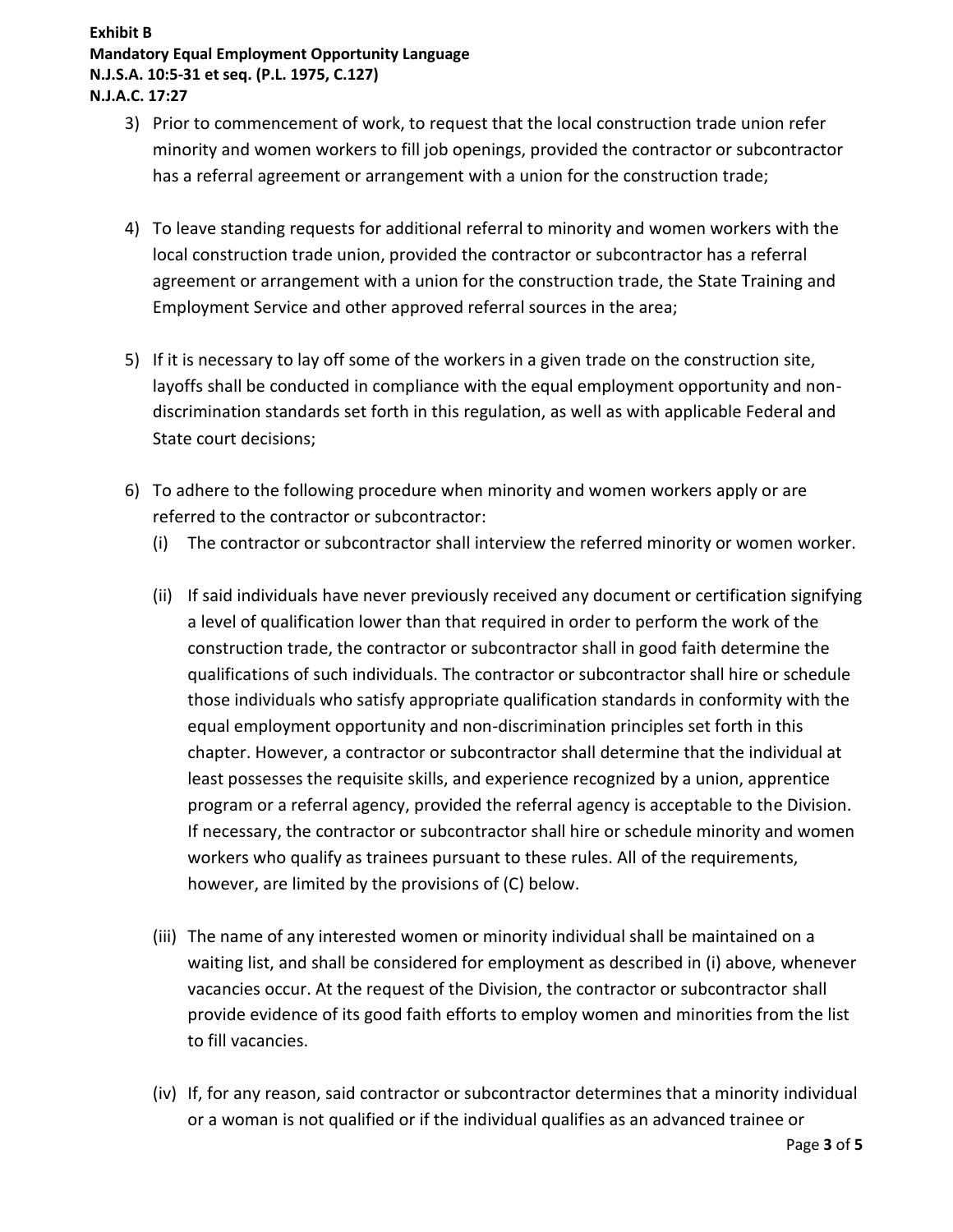apprentice, the contractor or subcontractor shall inform the individual in writing of the reasons for the determination, maintain a copy of the determination in its files, and send a copy to the public agency compliance office and to the Division.

- 7) To keep a complete and accurate record of all request made for the referral of workers in any trade covered by the contract, on forms made available by the Division and submitted promptly to the Division upon request.
- C) The contractor or subcontractor agrees that nothing contained in (B) above shall preclude the contractor or subcontractor from complying with the union hiring hall or apprenticeship policies in any applicable collective bargaining agreement or union hiring hall arrangement, and, where required by custom or agreement, it shall send journeymen and trainees to the union for referral, or to the apprenticeship program for admission, pursuant to such agreement or arrangement. However, where the practices of a union or apprenticeship program will result in the exclusion of minorities and women or the failure to refer minorities and women consistent with the targeted county employment goal, the contractor or subcontractor shall consider for employment persons referred pursuant to (B) above without regard to such agreement or arrangement; provided further, however, that the contractor or subcontractor shall not be required to employ women and minority advanced trainees and trainees in numbers which result in the employment of advanced trainees and trainees as a percentage of the total workforce for the construction trade, which percentage significantly exceeds the apprentice to journey worker ratio specified in the applicable collective bargaining agreement or in the absence of a collective bargaining agreement, exceeds the ratio established by practice in the area for said construction trade. Also, the contractor or subcontractor agrees that, in implementing the procedures of (B) above, it shall where applicable, employ minority and women workers residing within the geographical jurisdiction of the union.

After notification of award, but prior to signing a construction contract, the contractor shall submit to the public agency compliance officer and the Division an initial project workforce report (Form AA201) electronically provided to the public agency by the Division, through its website, for distribution to and completion by the contractor, in accordance with N.J.A.C. 17:27- 7. The contractor also agrees to submit a copy of the Monthly Project Workforce Report once a month thereafter for the duration of this contract to the Division and to the public agency compliance officer.

The contractor agrees to cooperate with the public agency in the payment of budgeted funds, as is necessary, for on-the-job and/or off-the-job programs for outreach and training of minorities and women.